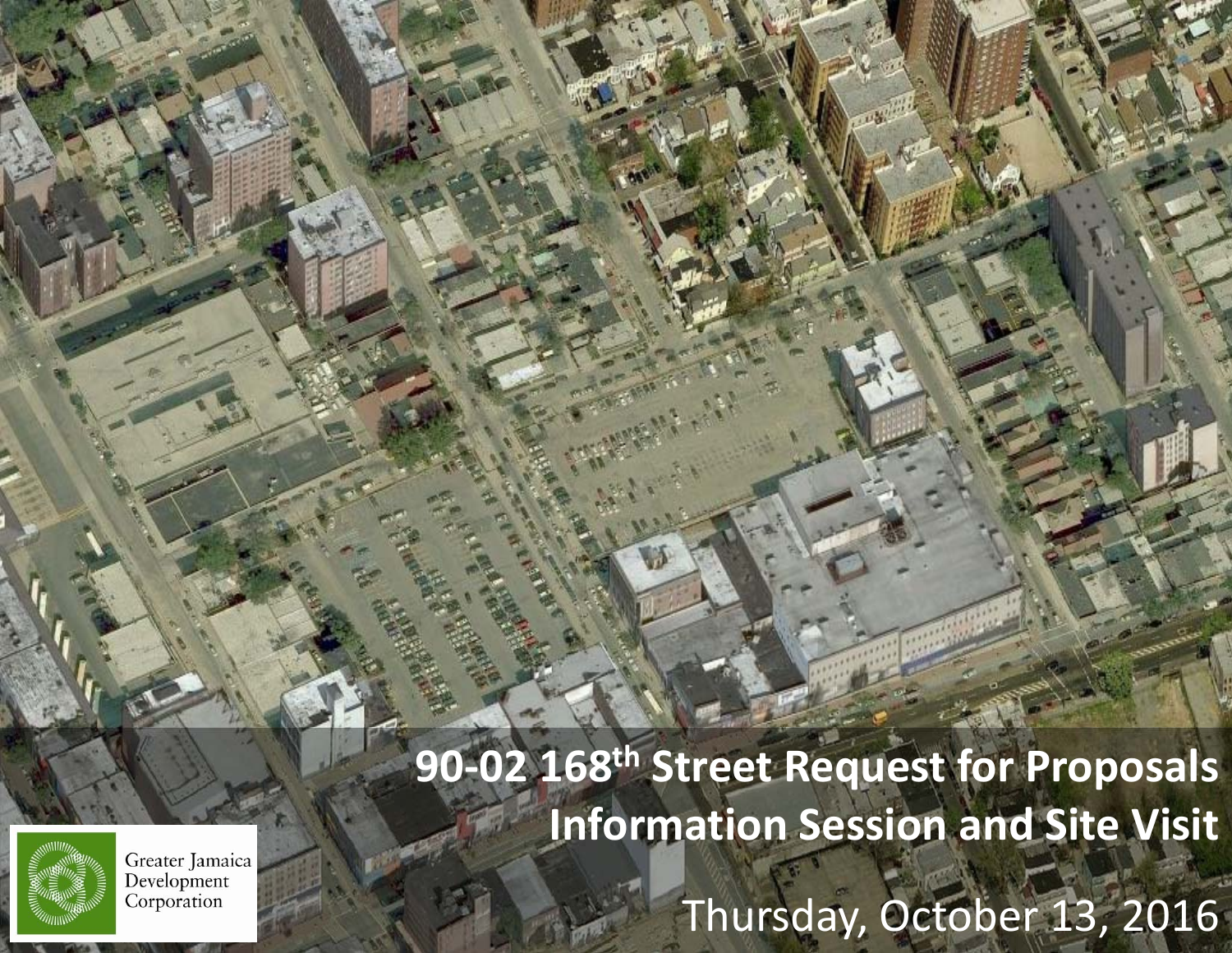#### Downtown Jamaica



2,291 hotel rooms in 14 hotel properties 3,569 housing units in 30 unique projects Over 1.5 million square feet of potentially developable land



Greater Jamaica Development Corporation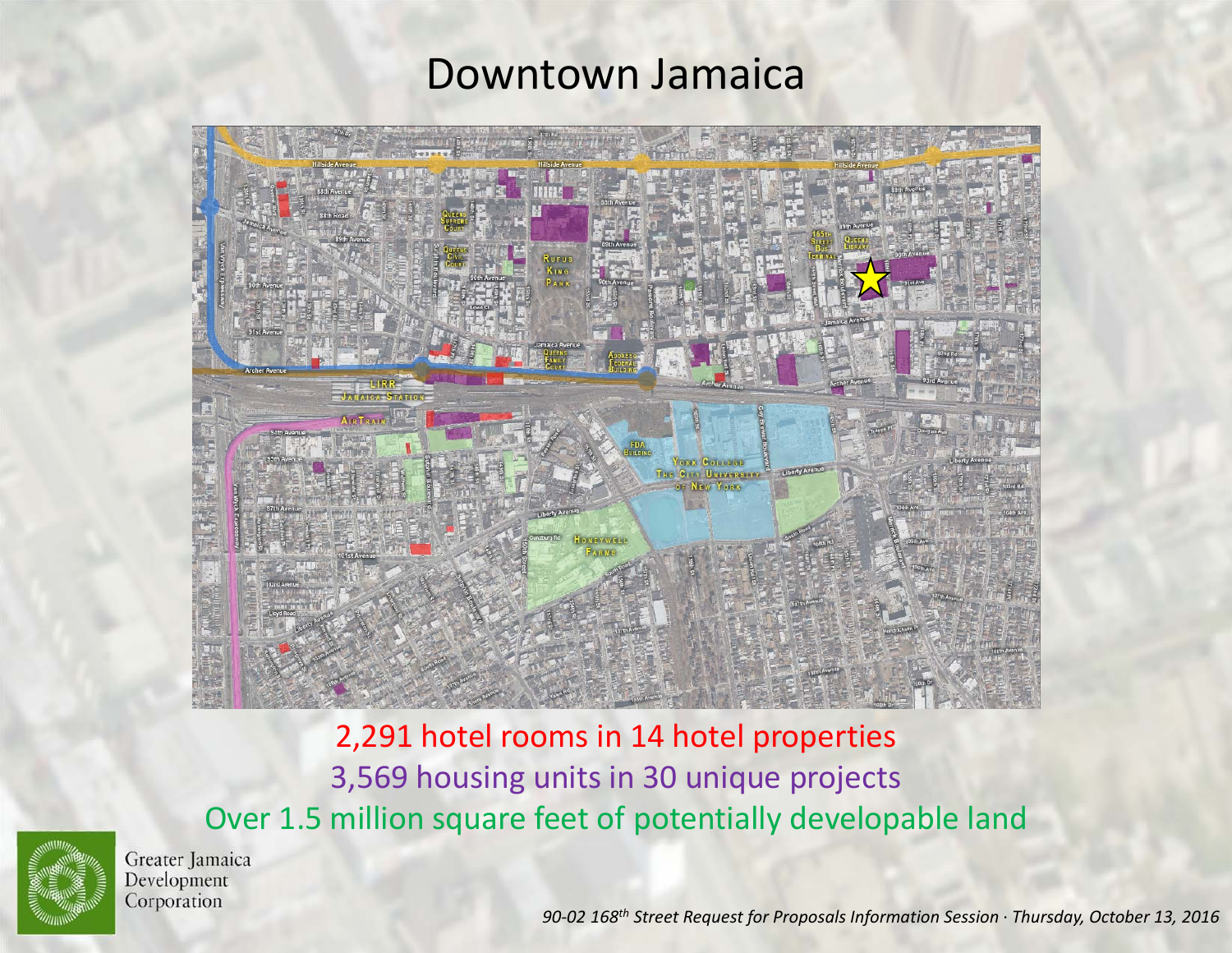### 168th Street Corridor





Greater Jamaica Development Corporation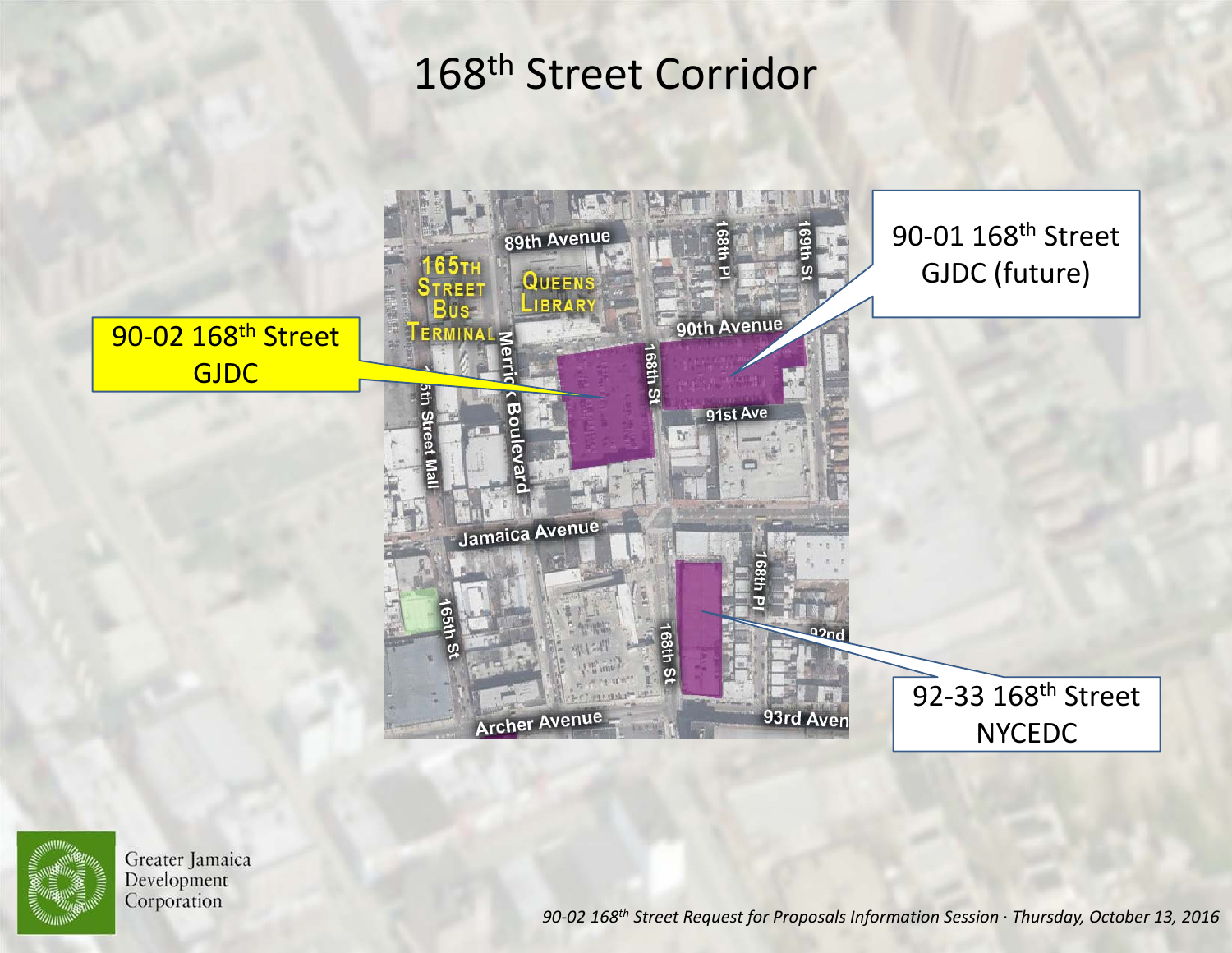## 90-02 168<sup>th</sup> Street





Greater Jamaica<br>Development<br>Corporation

| <b>Bulk or Massing</b><br><b>Variable</b> | <b>Applicable Control</b>                                                                                                                                         |
|-------------------------------------------|-------------------------------------------------------------------------------------------------------------------------------------------------------------------|
| Zoning                                    | $C4-5X$                                                                                                                                                           |
| Floor Area Ratio (FAR)                    | 3.75, up to 5.0 (assumes affordable<br>housing provision)                                                                                                         |
| Lot Square Footage                        | 99,500 square feet                                                                                                                                                |
| Lot Coverage                              | Up to 100% of lot area (for corner lot)                                                                                                                           |
| <b>Maximum Building</b><br><b>Height</b>  | 145 feet with qualifying ground floor<br>(for quality housing buildings where<br>50%+ of floor area contains residential<br>uses, and at least 20% is affordable) |
| <b>Required Street Wall</b>               | 70% of frontage with a 40' minimum<br>and 85' maximum                                                                                                             |
| Setback Requirement<br>above Street Wall  | 10-15' minimum, depending on width<br>of street                                                                                                                   |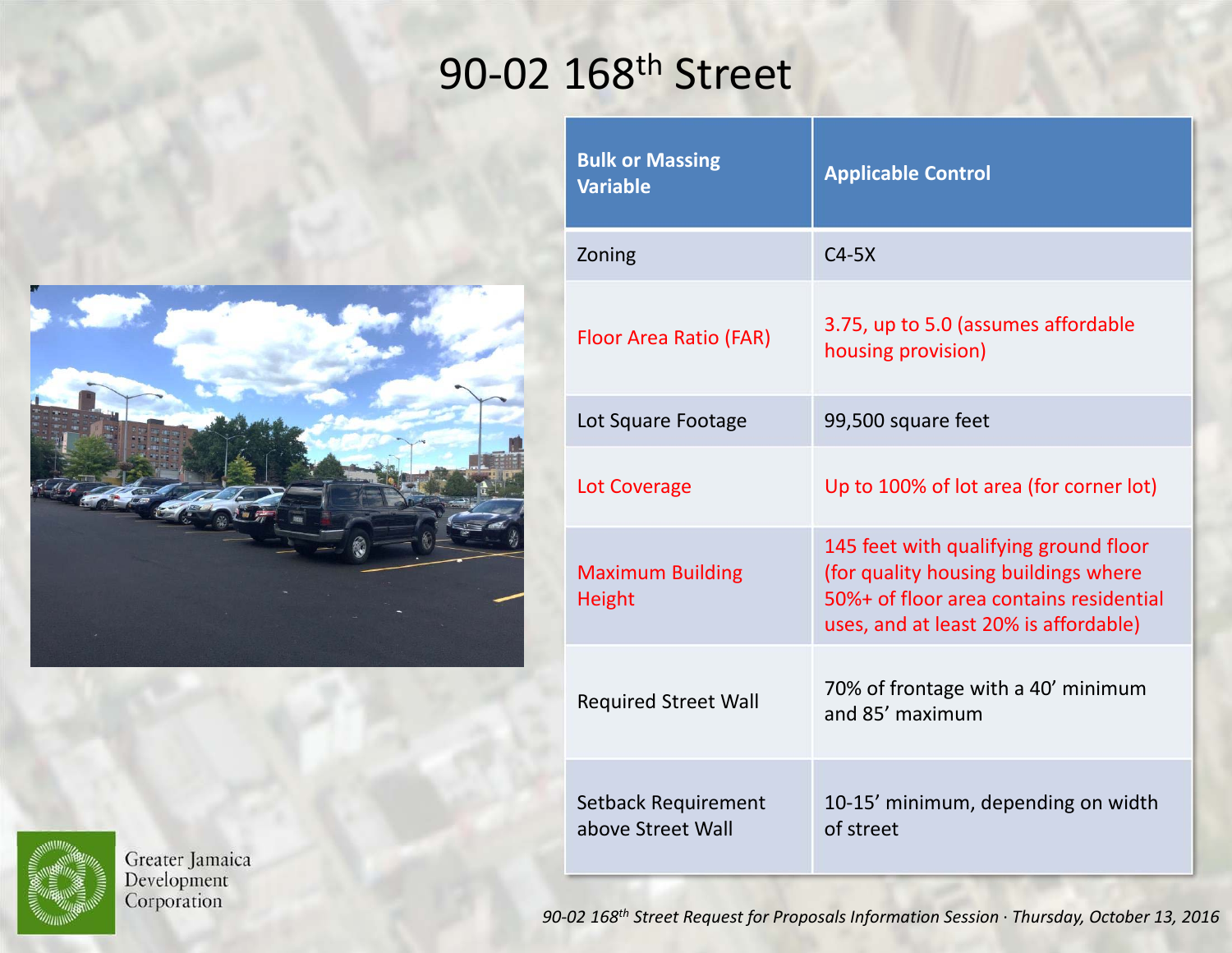## **Objectives**

- • Provide <sup>a</sup> high‐quality mixed‐use project consisting of **retail and mixed‐income residential.**
- • **Maximize the potential of the Site's zoning and Floor Area Ratio** ("FAR") to create <sup>a</sup> dense, mixed‐use development.
- •Consist of <sup>a</sup> minimum of **75,000 square feet of retail space**.
- • Consist of <sup>a</sup> minimum of **250 mixed‐income residential units** ranging from 60% of Area Median Income ("AMI") to Market Rate. Between 10‐20% of the total residential units should be set aside for **artist housing**.
- • Consist of <sup>a</sup> **5,000 square foot multi‐purpose space** in white‐box condition supporting creative production and specifically **dedicated to the artists living above**.
- • **Build an "as of right" project** that will NOT have to go through ULURP, with the necessary parking requirements incorporated into the Project.



Greater Jamaica Development Corporation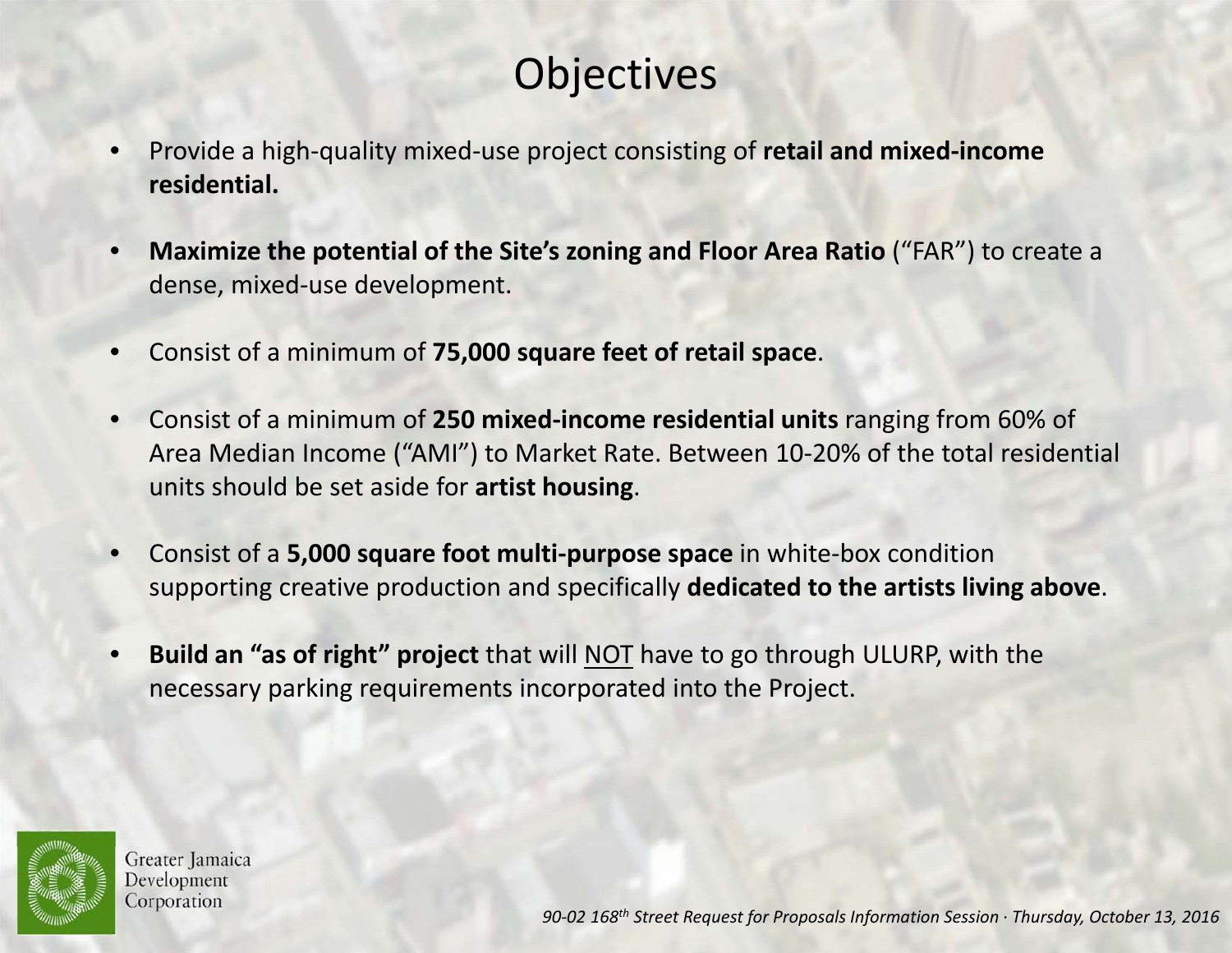## **Objectives**

- • Catalyze the area as an exciting destination and create <sup>a</sup> **new vibrant commercial center** along the 168th Street corridor.
- •Capitalize on the location's **public transit infrastructure**.
- • Provide <sup>a</sup> source of **quality jobs for local residents** during construction and post construction.
- • Provide contracting opportunities for and facilitate <sup>a</sup> goal **of at least 30% M/W/DBE participation** and **provide construction jobs for the local labor force**.
- • Serve as <sup>a</sup> clear example of **high‐quality, sustainable design and construction** that will raise the standard for private investment in Jamaica and **stimulate economic development**.
- • Create <sup>a</sup> contextually sensitive development using **sustainable design practices, LEED elements, and active design principles** that respects and enhances Jamaica's unique character and creates an appealing pedestrian experience in synergy with the area's existing multimodal transportation amenities.



Greater Jamaica Development Corporation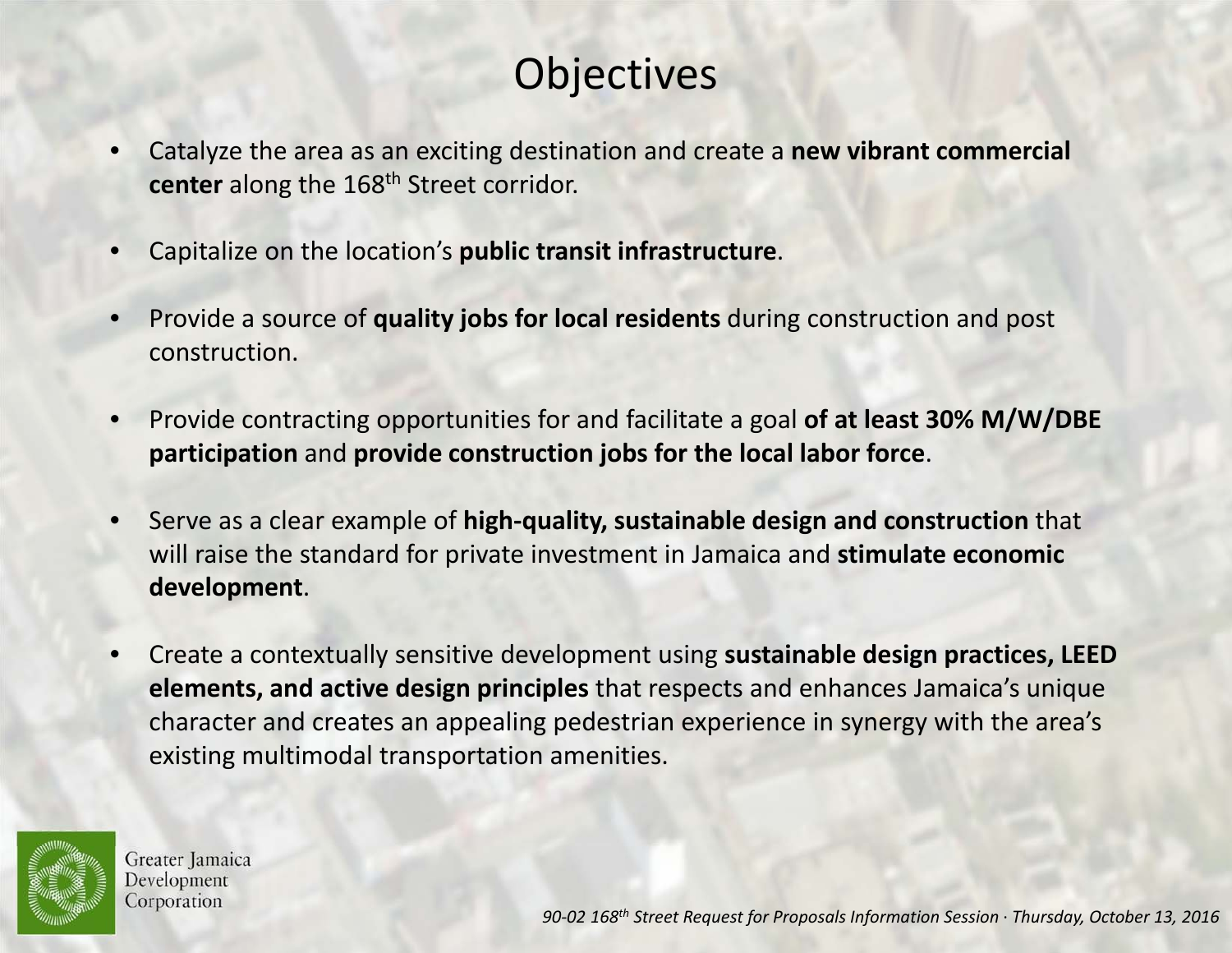#### Important Information

- • **Proposals will only accepted from principals of respondent firms or <sup>a</sup> principal of <sup>a</sup> firm responding as part of <sup>a</sup> partnership.**
- • Proposals must contain proposed purchase price, project description, financial information, respondent description, site plan and architectural design, green building/sustainable design description, zoning calculation, construction schedule, employment projections, M/W/DBE participation strategies, and statement of agreement, as outlined on pages 16‐18 and the appendices of the RFP document.
- • Proposals will be evaluated based on the selection criteria outlined on pages 18 and 19 of the RFP document.



Greater Jamaica Development Corporation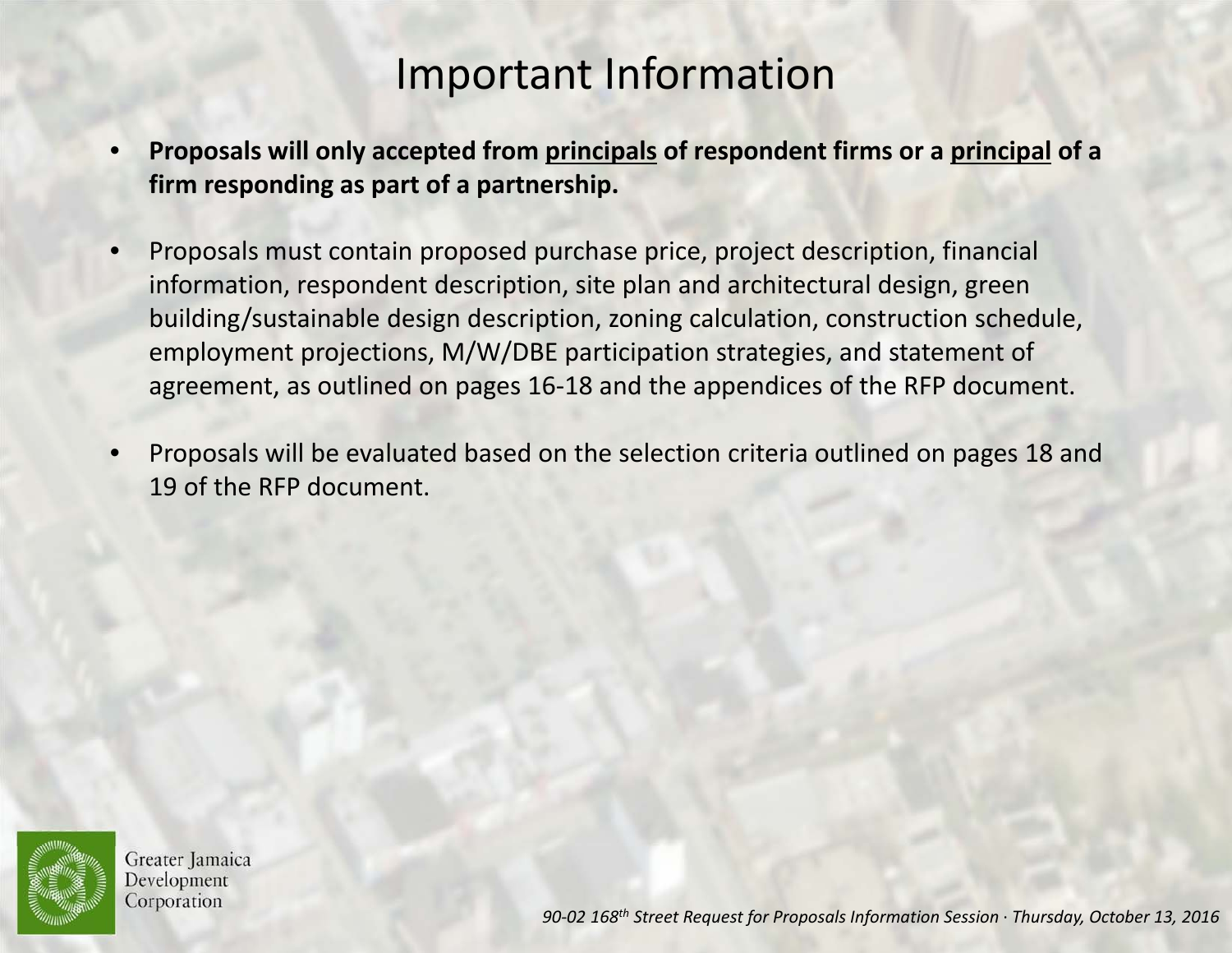#### Important Information

- • Respondents may submit questions and/or request clarifications by emailing 168RFP@gjdc.org. No questions will be accepted after close of business on **Friday, October 21, 2016**. All questions and answers will be posted to the GJDC website by **Wednesday, October 26, 2016**. This includes questions posed in today's information session.
- • Five copies of the Proposal plus five copies of the drawings, one electronic version on compact disc or flash drive in PDF and Excel formats, as well as one electronic version e-mailed to <u>168RFP@gjdc.org</u> must be submitted by close of business on **Friday, December 2, 2016**.



Greater Jamaica Development Corporation